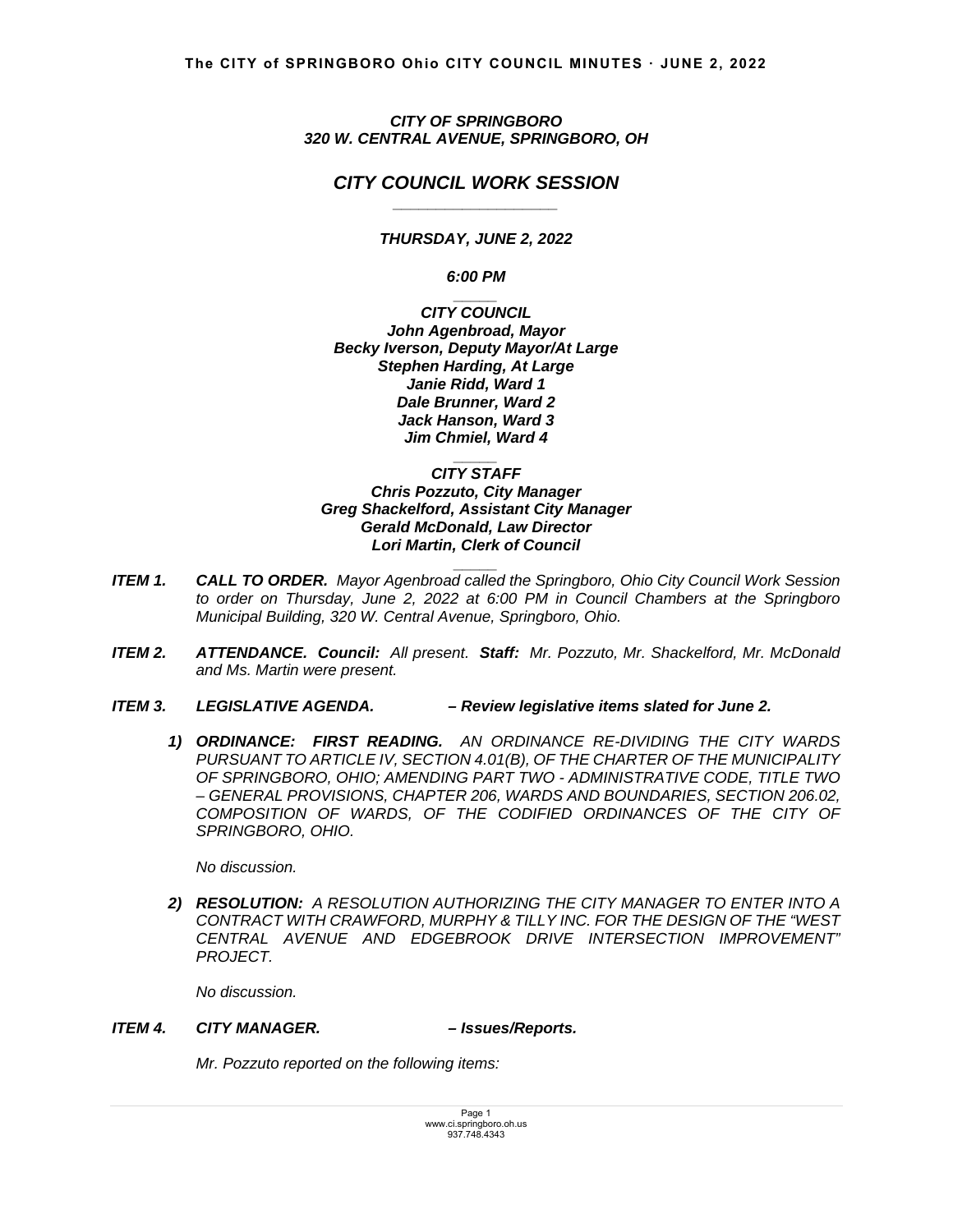### **The CITY of SPRINGBORO Ohio CITY COUNCIL MINUTES ꞏ JUNE 2, 2022**

*State Capital Grants: Senator Wilson and Representative Lipps were able to secure the appropriation of \$250,000 in the state capital budget for the Clearcreek Park Bike Trail project. A re-appropriation of monies that was not used elsewhere in the state was also secured for Springboro resulting in an additional \$150,000 for the Hazelwoods Park Bike Trail project. These state capital grants amount to a total of \$400,000. Warren County received a total of \$3M in state capital grants for multiple projects. Mr. Pozzuto thanked the Warren County Chamber Alliance for coordinating efforts to present these projects to our state representatives. Every project that was applied for from a countywide perspective was funded.* 

 *Water Softening Update: The City has explored partnerships with Warren County and the City of Franklin in regard to water softening, but these opportunities did not work out either*  engineering wise or cost wise. The City will be moving forward with a solo project and *Development Director Elmer Dudas will be working together with Burgess & Niple to get an initial design and cost estimate for a City water softening plant. Based on the initial information, staff will formulate some options to present to Council concerning how to build the plant, when to build the plant and any rate adjustments. The projected cost of the water softening plant is in the \$15-20 million range. Staff is working on a plan to offset some of the costs in preparation*  for the annual budgeting process in the fall. Again, staff will be presenting some options along *with an overall picture of the water softening plant project later in the fall.*

 *There was no further discussion regarding these items.* 

*Mr. Shackelford reported on the following items:* 

*New Springboro Chamber of Commerce Executive Director: Jack Blosser, the new Executive Director, will start tomorrow. The chamber golf outing will be Mr. Blosser's first event.*

 *DORA (Designated Outdoor Drinking Area) Open House: An open house will be held Monday, June 6 at 5:30 PM in the Community Room to present information and answer questions concerning the proposed extension of the DORA to the downtown district. (A letter was sent to residents and businesses of the downtown area notifying them of the meeting.)* 

 *Mr. Harding asked if anyone had responded to the letter or asked questions.* 

 *Mr. Shackelford answered that he received one e-mail response from a downtown business owner who is very supportive of the proposed extension of the DORA, but who is not able to attend the open house.* 

*There was no further discussion regarding these items.* 

### *ITEM 5. CLERK OF COUNCIL. – Issues/Reports.*

 *Calendar Updates: Upcoming calendar events include The Little Mermen Concert (a Disney Tribute), Saturday, June 4, 6:00 PM at North Park. Juneteenth Celebration, Saturday, June 18, with Underground Railroad Tours, Festival at North Park and 3-On-3 Basketball at the YMCA. Look for Juneteenth activities, times and details at springborojuneteenth.com. Concerts in the Park begin Friday, June 24 and continue every Tuesday at 7:00 PM and every Friday at 7:30 PM in July. The concert line-up can be found on the City's website, newsletters and social media.* 

 *The next City Council Work Session will be held on Thursday, June 16, 2022 beginning at 6:00 PM followed by the Regular Meeting at 7:00 PM in Council Chambers.* 

### *ITEM 6. CITY COUNCIL. – Issues/Reports.*

*Mr. Harding – No reports.*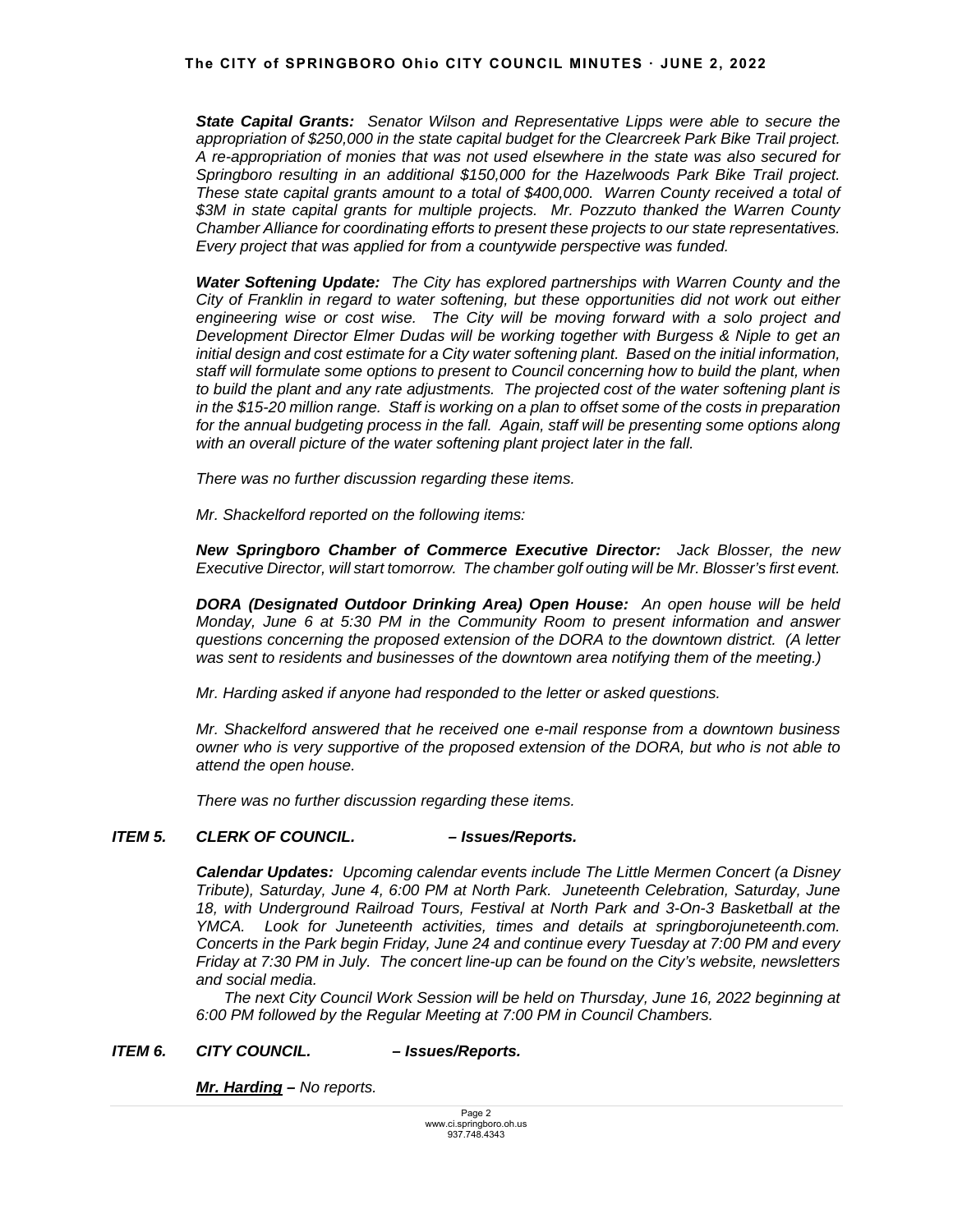*Mr. Hanson – No reports.* 

*Mr. Chmiel – Mr. Chmiel will present a Park Board report at tonight's Regular Meeting under Reports.* 

*Mr. Brunner – No reports.*

*Ms. Ridd – Ms. Ridd will announce the upcoming Warren County Municipal League meeting at tonight's Regular Meeting under Reports.*

*Deputy Mayor Iverson – No reports.* 

*Mayor Agenbroad – No reports.* 

*At this time, Mayor Agenbroad called for a motion under ORC121.22(G) to enter Executive Session to discuss pending litigation in conference with the City Law Director; whereby, no votes will be taken.* 

*Mr. Harding motioned. Ms. Iverson seconded the motion.* 

 *No discussion.* 

*VOTE: Agenbroad, Yes; Chmiel, Yes; Hanson, Yes; Harding, Yes; Brunner, Yes; Ridd, Yes; Iverson, Yes. [7-0]* 

*As a reminder to the public, no votes are taken during Executive Session.* 

*Executive Session: City Council entered Executive Session at approximately 6:10 PM to discuss pending litigation in conference with the City Law Director.*

*With no objections, City Council exited Executive Session at approximately 6:40 PM; whereby, no votes were taken.* 

*ITEM 7. ADJOURNMENT. With no further discussion, Mayor Agenbroad adjourned the Thursday, June 2, 2022 City Council Work Session at approximately 6:40 PM.*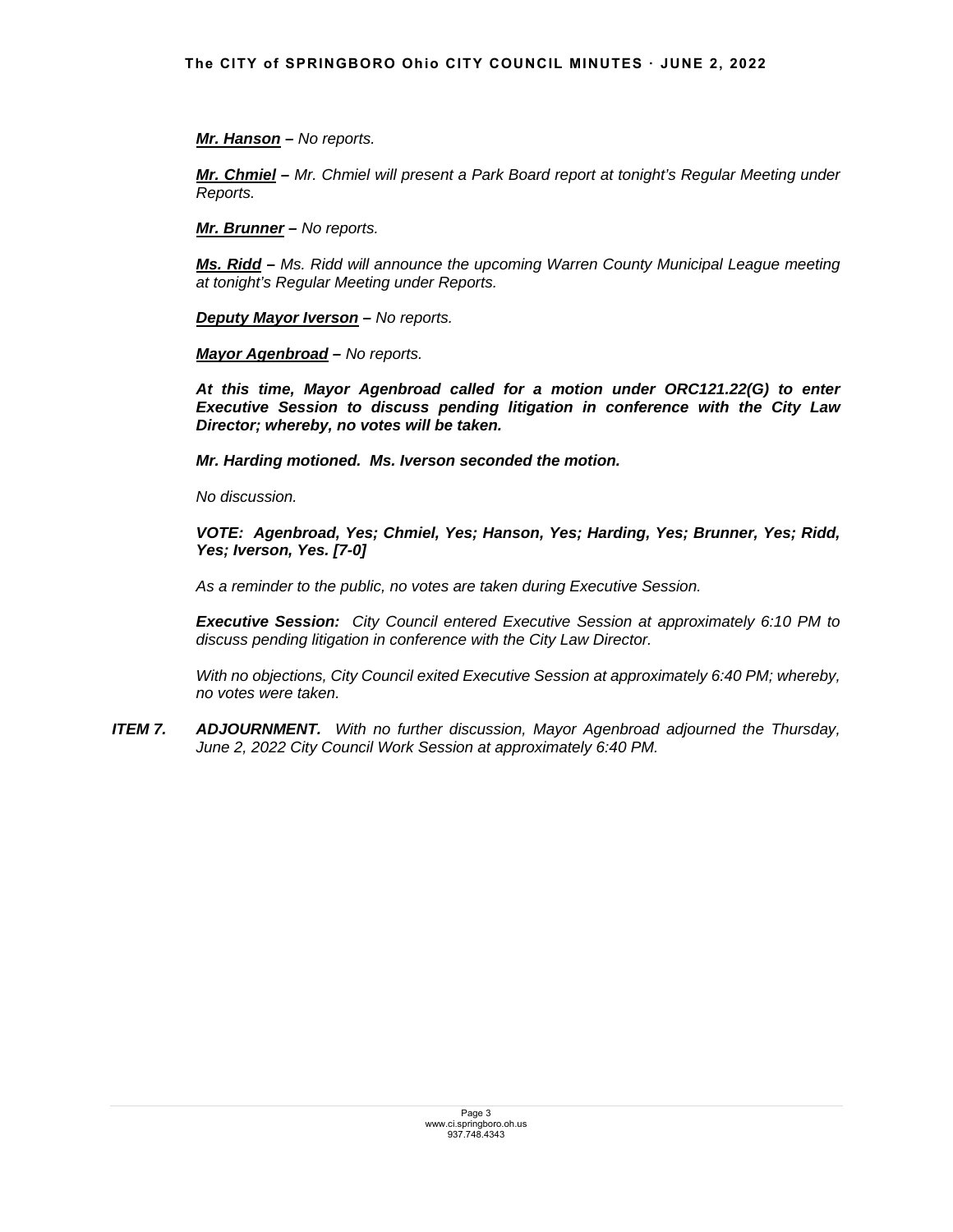### **CITY OF SPRINGBORO 320 W. CENTRAL AVENUE, SPRINGBORO, OH**

## **CITY COUNCIL REGULAR MEETING** *\_\_\_\_\_\_\_\_\_\_\_\_\_\_\_\_\_\_\_*

# **THURSDAY, JUNE 2, 2022**

### **7:00 PM**

*\_\_\_\_\_* **CITY COUNCIL John Agenbroad, Mayor Becky Iverson, Deputy Mayor/At Large Stephen Harding, At Large Janie Ridd, Ward 1 Dale Brunner, Ward 2 Jack Hanson, Ward 3 Jim Chmiel, Ward 4** 

#### $\mathcal{L}=\mathcal{L}$ **CITY STAFF Chris Pozzuto, City Manager Greg Shackelford, Assistant City Manager Gerald McDonald, Law Director Lori Martin, Clerk of Council**

**ITEM 1. CALL TO ORDER.** Mayor Agenbroad called the Springboro, Ohio City Council Regular Meeting of Thursday, June 2, 2022 to order at 7:00 PM in Council Chambers at the Springboro Municipal Building, 320 W. Central Avenue, Springboro, Ohio.

 $\mathcal{L}=\mathcal{L}$ 

**ITEM 2. PLEDGE OF ALLEGIANCE.** Mayor Agenbroad led the Pledge of Allegiance.

Invocation by Pastor Shannon Wooten, Newspring Church.

- ITEM 3. ROLL CALL. Agenbroad, Present; Brunner, Present; Chmiel, Present; Hanson, Present; **Harding, Present; Iverson, Present; Ridd, Present. Staff:** Mr. Pozzuto, Mr. Shackelford, Mr. McDonald and Ms. Martin were present.
- **ITEM 4. APPROVAL OF MINUTES:** THE MINUTES OF THE CITY COUNCIL WORK SESSION AND REGULAR MEETING OF MAY 19, 2022.

Mayor Agenbroad presented the minutes for additions/corrections. No additions/corrections.

## **Mayor Agenbroad called for a motion to approve the Minutes.**

 **Mr. Harding motioned. Mr. Hanson seconded the motion.** 

No discussion.

 **VOTE: Harding, Yes; Brunner, Yes; Ridd, Yes; Iverson; Yes; Agenbroad, Yes; Chmiel, Yes; Hanson, Yes. [7-0]** 

**ITEM 5. PRESENTATIONS:** No presentations.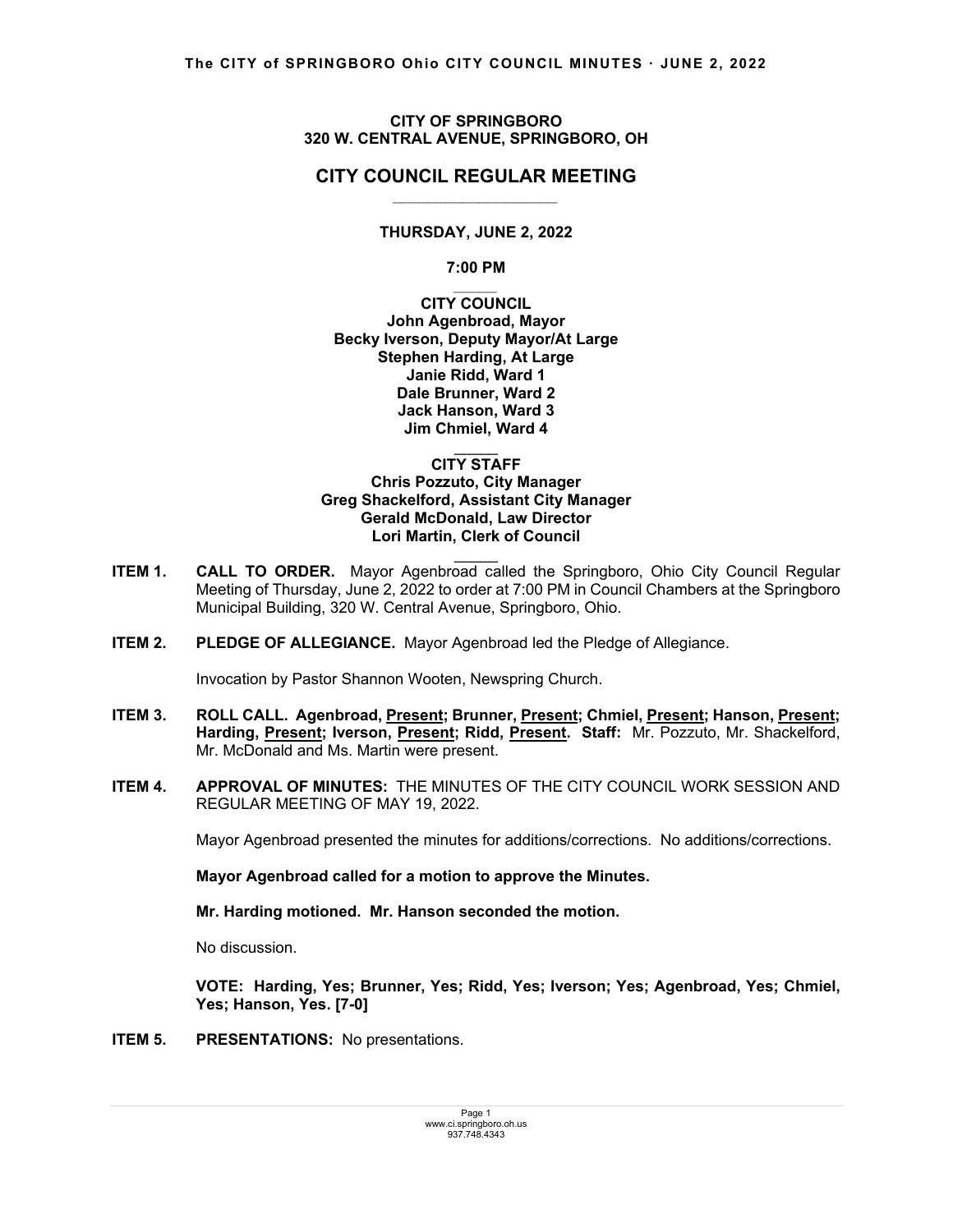- **ITEM 6.** LEGISLATION: City Council held a Work Session at 6:00 PM tonight for approximately 10 minutes to discuss the following legislative items as well as other City business. During the Work Session, City Council entered Executive Session for approximately 30 minutes to discuss pending litigation in conference with the City Law Director; whereby, no votes were taken.
	- **1) ORDINANCE: FIRST READING.** AN ORDINANCE RE-DIVIDING THE CITY WARDS PURSUANT TO ARTICLE IV, SECTION 4.01(B), OF THE CHARTER OF THE MUNICIPALITY OF SPRINGBORO, OHIO; AMENDING PART TWO - ADMINISTRATIVE CODE, TITLE TWO – GENERAL PROVISIONS, CHAPTER 206, WARDS AND BOUNDARIES, SECTION 206.02, COMPOSITION OF WARDS, OF THE CODIFIED ORDINANCES OF THE CITY OF SPRINGBORO, OHIO, was read by the Clerk of Council. Ms. Martin's comments are summarized as follows:

This legislation represents our Charter's directive to review ward boundaries following each decennial census. The purpose of this process is to establish wards that represent a substantially equal distribution of the City's population based on a review of the new census data. The results of that process along with a recommendation was presented at Council's April 7 Work Session.

 In essence, based on the new data, the four wards still remain substantially equal in population. However, since our last ward map was created, the Board of Elections has combined two local precincts into one, and our ward boundaries must follow these precinct lines. Therefore, the only recommendation for the 2020 census cycle is to revise the boundaries of Wards 1 and 4 to follow the new precinct lines.

 This new ward map will be used to elect ward members in the next ward general election in 2025 and will be forwarded to the Board of Elections within the year prior to the election to provide ample time to update the new voting district information. Until then, the City's current ward map remains in effect for any election purposes, and Ward Council Members will continue to represent the residents within the boundaries of their current ward.

 The change in the ward boundaries will affect roughly 500 voters in a portion of the Springbrook Subdivision east of Renwood Place and south of Tamarack Trail currently in Ward 4. Residents impacted by the change will be notified by the City at the appropriate time.

 Just to reiterate, the new ward map will not go into effect until the next ward election, and should the City's population change substantially prior to that election, Council may revisit this process and adjust the ward boundaries accordingly.

Mayor Agenbroad presented the item for questions/comments of Council. No questions/comments.

### **No action required at this time.**

**2) RESOLUTION R-22-16:** A RESOLUTION AUTHORIZING THE CITY MANAGER TO ENTER INTO A CONTRACT WITH CRAWFORD, MURPHY & TILLY INC. FOR THE DESIGN OF THE "WEST CENTRAL AVENUE AND EDGEBROOK DRIVE INTERSECTION IMPROVEMENT" PROJECT, was read by the Clerk of Council. Mr. Pozzuto's comments are summarized as follows:

This resolution authorizes a contract with Crawford, Murphy & Tilly (CMT) for the design of the "West Central Avenue (SR73) and Edgebrook Drive Intersection Improvement" Project. These improvements include a new traffic signal, crosswalk and pedestrian facilities, sidewalk and lighting. This project has received federal funding at 60% of the total project cost. The City received one proposal to design these improvements from CMT in the amount of \$115,340. CMT also serves as the City's traffic engineer.

Mayor Agenbroad presented the item for questions/comments of Council. No questions/comments.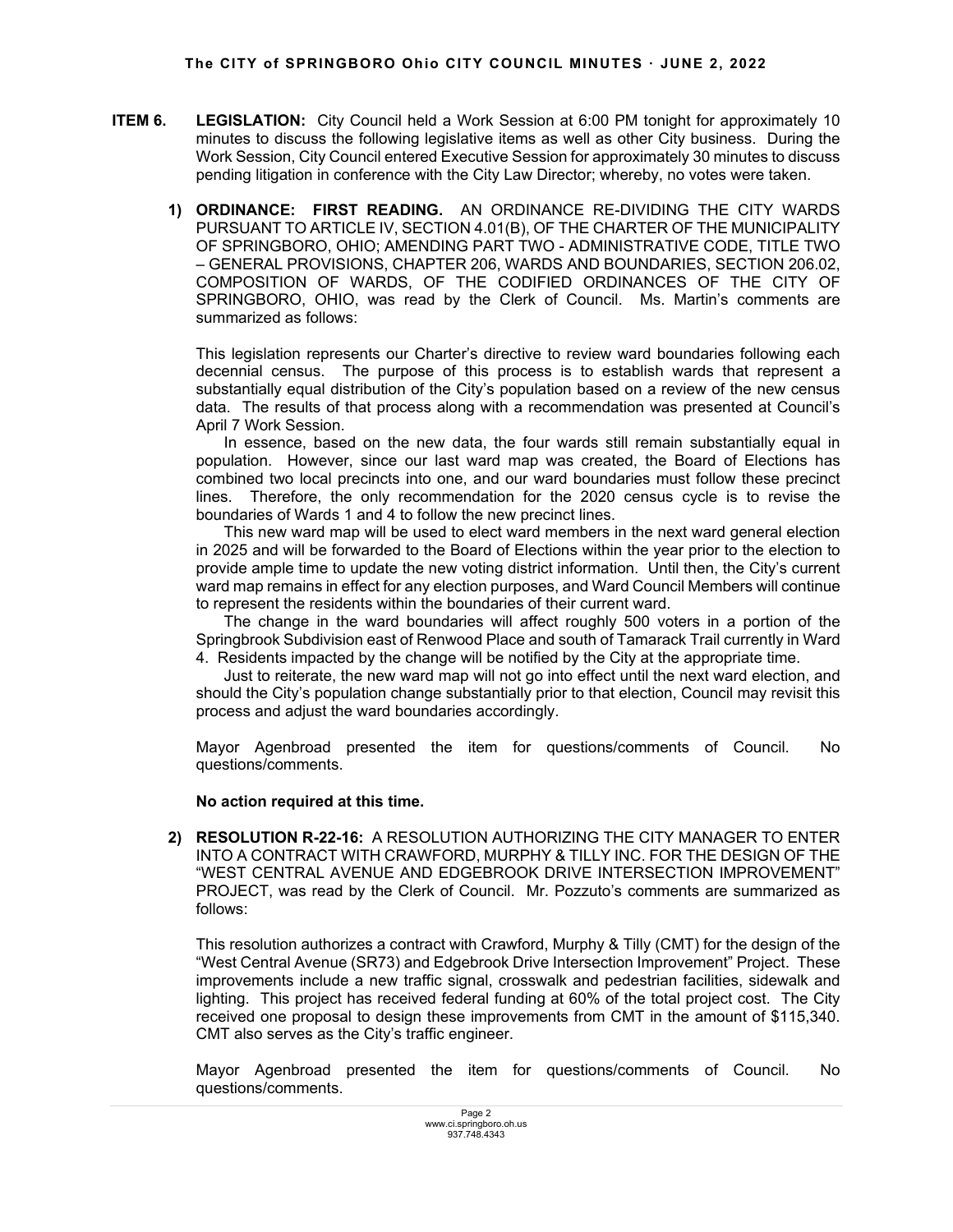**Mayor Agenbroad called for a motion to adopt Resolution R-22-16.** 

 **Mr. Harding motioned. Ms. Ridd seconded the motion.** 

No discussion.

 **VOTE: Iverson, Yes; Agenbroad, Yes; Chmiel, Yes; Hanson, Yes; Harding, Yes; Brunner, Yes; Ridd, Yes. [7-0]**

**ITEM 7. REPORTS: Mayor's Report –** The Little Mermen Concert (a Disney Tribute), Saturday, June 4, 6:00 PM at North Park. Juneteenth Celebration, Saturday, June 18, with Underground Railroad Tours, Festival at North Park and 3-on-3 Basketball at the YMCA. Look for Juneteenth activities, times and details at springborojuneteenth.com. Concerts in the Park begin Friday, June 24 and continue every Tuesday at 7:00 PM and every Friday at 7:30 PM in July. The concert line-up can be found on the City's website, newsletters and social media.

 The next City Council Work Session will be held on Thursday, June 16, 2022 beginning at 6:00 PM followed by the Regular Meeting at 7:00 PM in Council Chambers.

 **City Manager's Report –** Mr. Pozzuto reported on the following items:

**State Capital Grants:** The Ohio House and Senate approved the state's capital budget for the next biennium. The City received two appropriations in that capital budget, one for \$250,000 for the Clearcreek Park Bike Trail project, and the second one for \$150,000 for the Hazelwoods Bike Trail connector, which will actually connect to the Clearcreek Park Bike Trail. Mr. Pozzuto thanked Senator Wilson and Representative Lipps for representing the City's interests in Columbus and working to appropriate those funds for Springboro. Overall, Warren County projects were granted approximately \$3M in the state capital budget. Both of these state representatives are doing a great job of fighting to bring taxpayer dollars back to local communities. The City has up to two years to spend the grant funds, but plans to have both of those bike trails completed next year.

**Annual Fireworks Display:** The community's annual fireworks display will take place on July 4 at 10:00 PM at Heatherwoode Golf Course. In past years, the fireworks have been launched from Springboro High School and more recently from an area along North SR 741. Unfortunately, neither of these locations are available this year, and the launch site has been relocated to the end of the driving range at Heatherwoode Golf Course. As part of the fireworks festivities, Heatherwoode Golf Club will be hosting some food and beverage sales. Details regarding the fireworks will be publicized on social media, e-newsletters, website, etc.

## **Committee Reports –**

**Mr. Harding –** No reports.

**Mr. Hanson –** No reports.

**Mr. Chmiel – Park Board –** The Park Board met on June 1 at 6:30 PM in Council Chambers. The Park Board is sponsoring 10 summer concerts this year at North Park. The Tuesday night concerts start at 7 PM and the Friday night concerts start at 7:30 PM, and all concerts are free to the public. The majority of the concerts this year feature tribute bands. The first concert is scheduled for Friday, June 24 at 7:30 PM with Practically Petty, a Tom Petty tribute band. The concert line-up is posted on the City's website and most recent newsletter.

 In addition, the Park Board has received preliminary topographical drawings for an approximate 2,000 s.f. rain garden to be constructed at Clearcreek Park. The site preparation will take place over the summer and the plantings will be installed in October. Park Board Chair